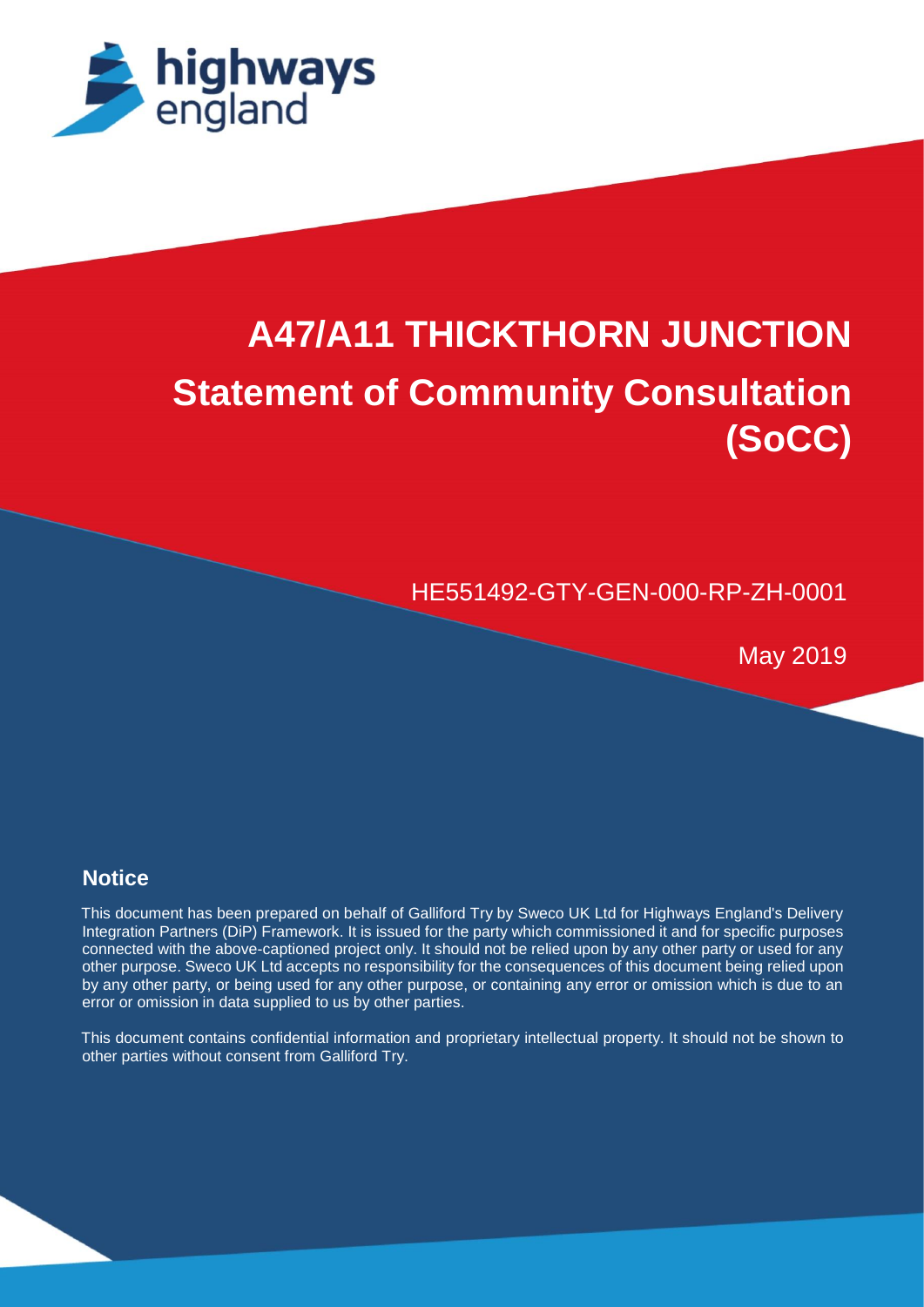

| Highways England Programme Leader:                                | <b>Peter Havlicek</b> |
|-------------------------------------------------------------------|-----------------------|
| Highways England Project Manager:                                 | Luke Donaldson        |
| Galliford Try Sweco Delivery Integration Partner Project Manager: | <b>Gareth Edwards</b> |
| PCF STAGE 3 Supplier:                                             | Sweco UK Ltd          |

## **Document control**

| Client                | <b>HIGHWAYS ENGLAND</b>                                                                      |
|-----------------------|----------------------------------------------------------------------------------------------|
| Project               | A47/A11 RIS - Thickthorn Junction Improvements                                               |
| Document title        | Statement of Community Consultation (SoCC) A47/A11 RIS - Thickthorn Junction<br>Improvements |
| Job no.               | HE551492                                                                                     |
| Document<br>reference | HE551492-GTY-GEN-000-RP-ZH-0001                                                              |

## **Revision history**

|                   |                                                   | Document ref:                   |                  |            |            |            |
|-------------------|---------------------------------------------------|---------------------------------|------------------|------------|------------|------------|
| Job number: HE009 |                                                   | HE551492-GTY-GEN-000-RP-ZH-0001 |                  |            |            |            |
| Revision          | Purpose description                               | Originator                      | Checked          | Approved   | Authorised | Date       |
| P01               | Draft for comment                                 | <b>B</b> Arthur                 | M Murrell        | D Owen     | D Procter  | 24/04/2019 |
| P <sub>02</sub>   | For Approval                                      | <b>B</b> Arthur                 | M Murrell        | D Owen     | D Procter  | 30/04/2019 |
| P <sub>0</sub> 3  | <b>Final Issue</b>                                | <b>B</b> Arthur                 | M Murrell        | D Owen     | D Procter  | 01/05/2019 |
| P04               | Final issue following further<br>comments from TS | <b>B</b> Arthur                 | <b>M</b> Murrell | C Anderson | D Procter  | 02/05/2019 |
| P <sub>05</sub>   | <b>Final Issue</b>                                | <b>B</b> Arthur                 | <b>M</b> Murrell | C Anderson | D Procter  | 16/05/2019 |
|                   |                                                   |                                 |                  |            |            |            |
|                   |                                                   |                                 |                  |            |            |            |

#### **Prepared for:**

Galliford Try Cowley Business Park Cowley Uxbridge Middlesex UB8 2AL

#### **Prepared by:**

Sweco UK Ltd Grove House Mansion Gate Dr Leeds LS7 4DN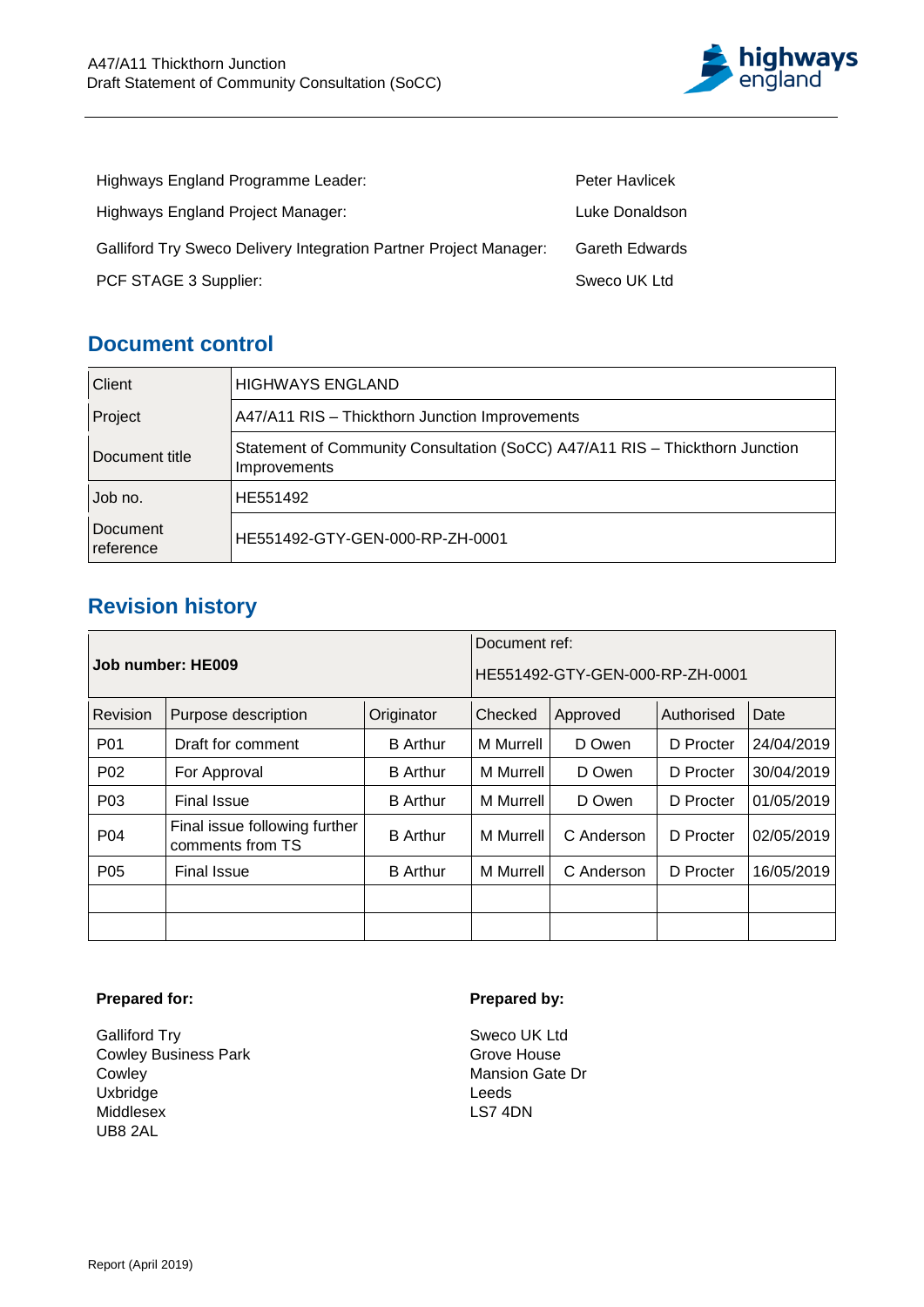

### **Table of contents**

| 1.             | Scheme introduction                |    |
|----------------|------------------------------------|----|
| 2.             | The Application                    | 3  |
| 3.             | The Scheme                         | 5  |
| 4.             | Consulting the community           |    |
| 5.             | Documents available for inspection | 11 |
| 6.             | Next steps                         | 12 |
| 7 <sub>1</sub> | <b>Stakeholders</b>                | 13 |
|                |                                    |    |

### **Tables**

| Table 4.1: Public consultation exhibitions information          |    |
|-----------------------------------------------------------------|----|
| Table 5.1: Public information point locations and opening times | 11 |

## **Figures**

| Figure 6.1: Your data, your rights |  |  |
|------------------------------------|--|--|
|------------------------------------|--|--|

## **Appendices**

- Appendix 1 Consultation Zone
- Appendix 2 Additional Consultees
- Appendix 3 Documents to be made available for inspection at public information point locations listed at section 5:1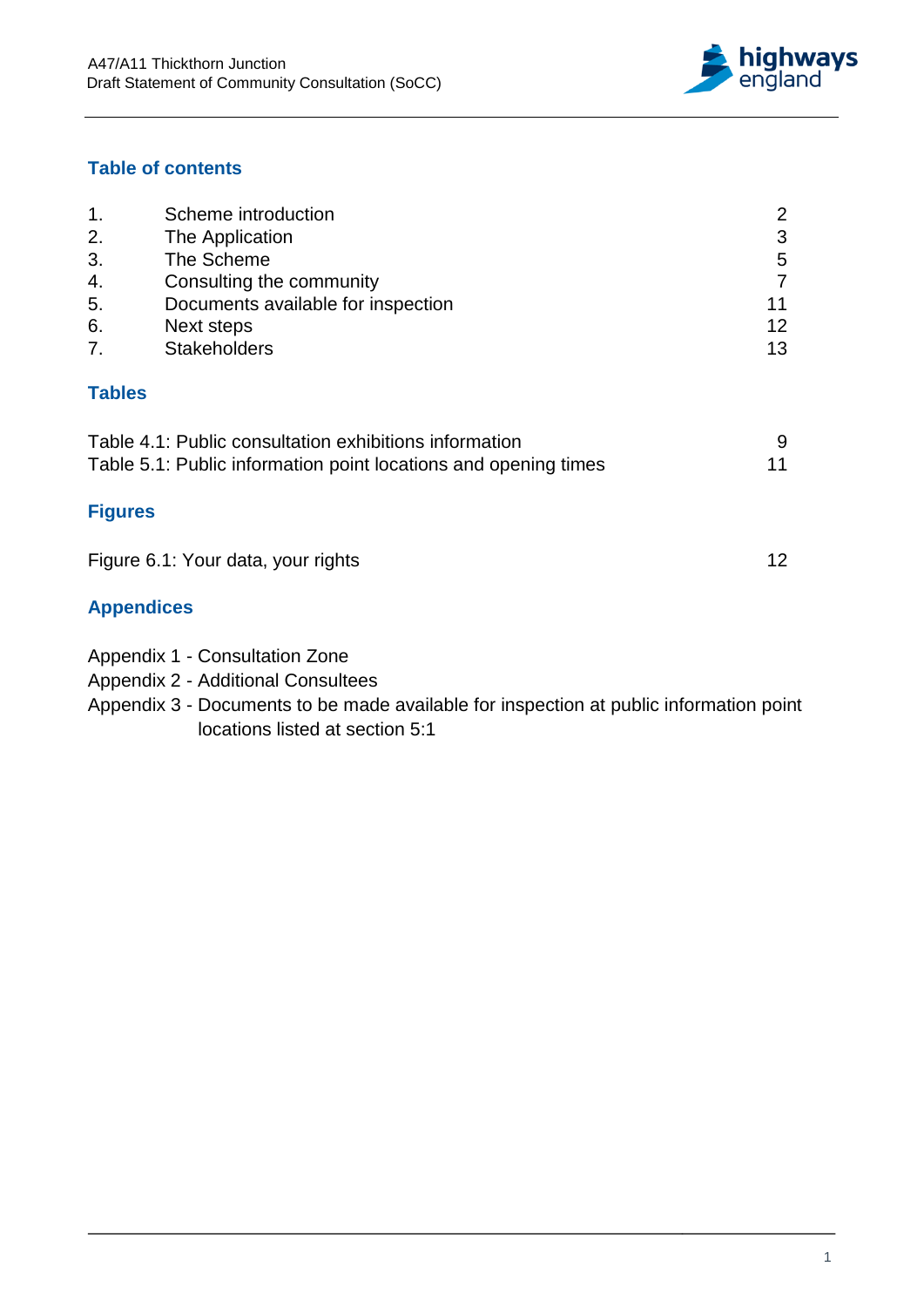

## <span id="page-3-0"></span>**1. Scheme introduction**

Highways England is publishing this Statement of Community Consultation  $1.1.1.$ (SoCC) in connection with proposed improvements to the A47/A11 Thickthorn Junction between the A11 South and the A47 Eastern link located west of the village of Cringleford (the Scheme). The purpose of this document is to set out how we will consult the local community about our proposal. The document also provides background to the project and how the application to develop the Scheme will progress.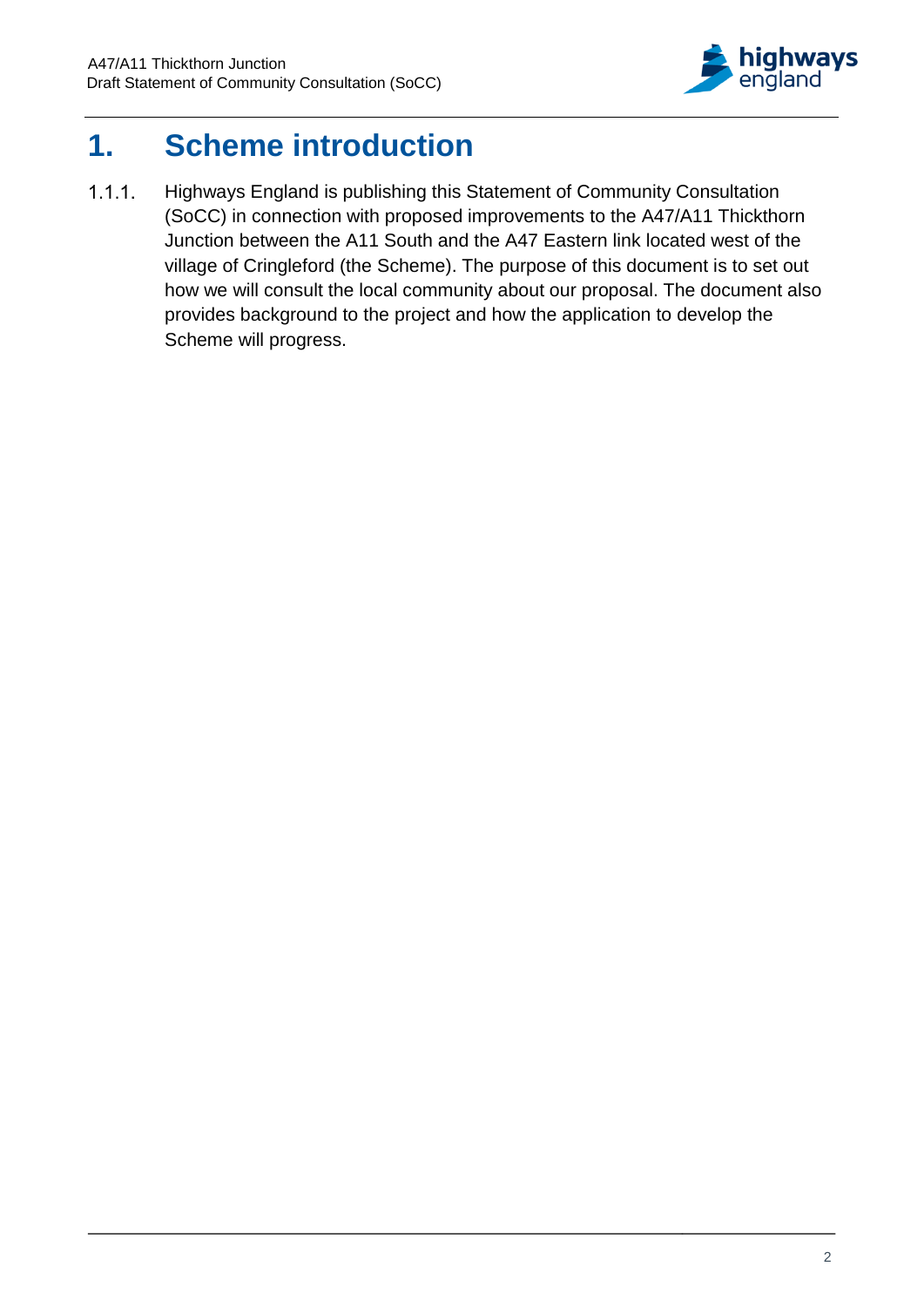

## <span id="page-4-0"></span>**2. The Application**

- $2.1.1.$ Highways England is developing this Scheme under the Planning Act 2008 (the Act) and is publishing this statement under Section 47 of that Act. As part of the development of this SoCC we have consulted Norfolk County Council and South Norfolk District Council, the local authorities responsible for areas where the Scheme will be built, about our plans to consult the local community and on the terms of this document which were issued in draft to them prior to the formal consultation taking place on the draft SoCC. The document was then issued formally to those local authorities in accordance with Section 47(2) of the Act, in order to obtain their formal response by no later than 28-days following receipt. It was also issued in draft at the same time to a number of other key stakeholders, as well the Planning Inspectorate (the Inspectorate), in order to obtain their views.
- $2.1.2.$ The Planning Act 2008 requires Highways England to make an application to the Secretary of State through the Planning Inspectorate for a Development Consent Order (DCO) to build the Scheme. The Secretary of State's role is to consider whether authorisation should be given for major infrastructure projects like this Scheme. Highways England anticipates that a DCO application for the Scheme will be submitted after we have considered the consultation responses and further developed the proposals to respond to the consultation responses where appropriate. The timetable for this project can be found on the Highways England website: [www.highwaysengland.co.uk/A47Thickthorn](http://www.highwaysengland.co.uk/A47Thickthorn)

The Planning Inspectorate will examine the DCO application and the Secretary of State will decide whether or not the Scheme should be granted consent.

- $2.1.3.$ Government policy relating to the development of the national road network is set out in the National Networks National Policy Statement (NNNPS), which provides the framework for DCO applications to be considered.
- $2.1.4.$ When Highways England submits its DCO application, the Secretary of State must consider whether our pre-application consultation has been adequate. This pre-application consultation will be important in shaping the proposed development and will enable us to better understand your views on what is being proposed. It will also be important once an application is accepted for examination by the Planning Inspectorate and in relation to the examination process that follows. Therefore, the best time to provide feedback on the Scheme is now, by taking part in this pre-application consultation.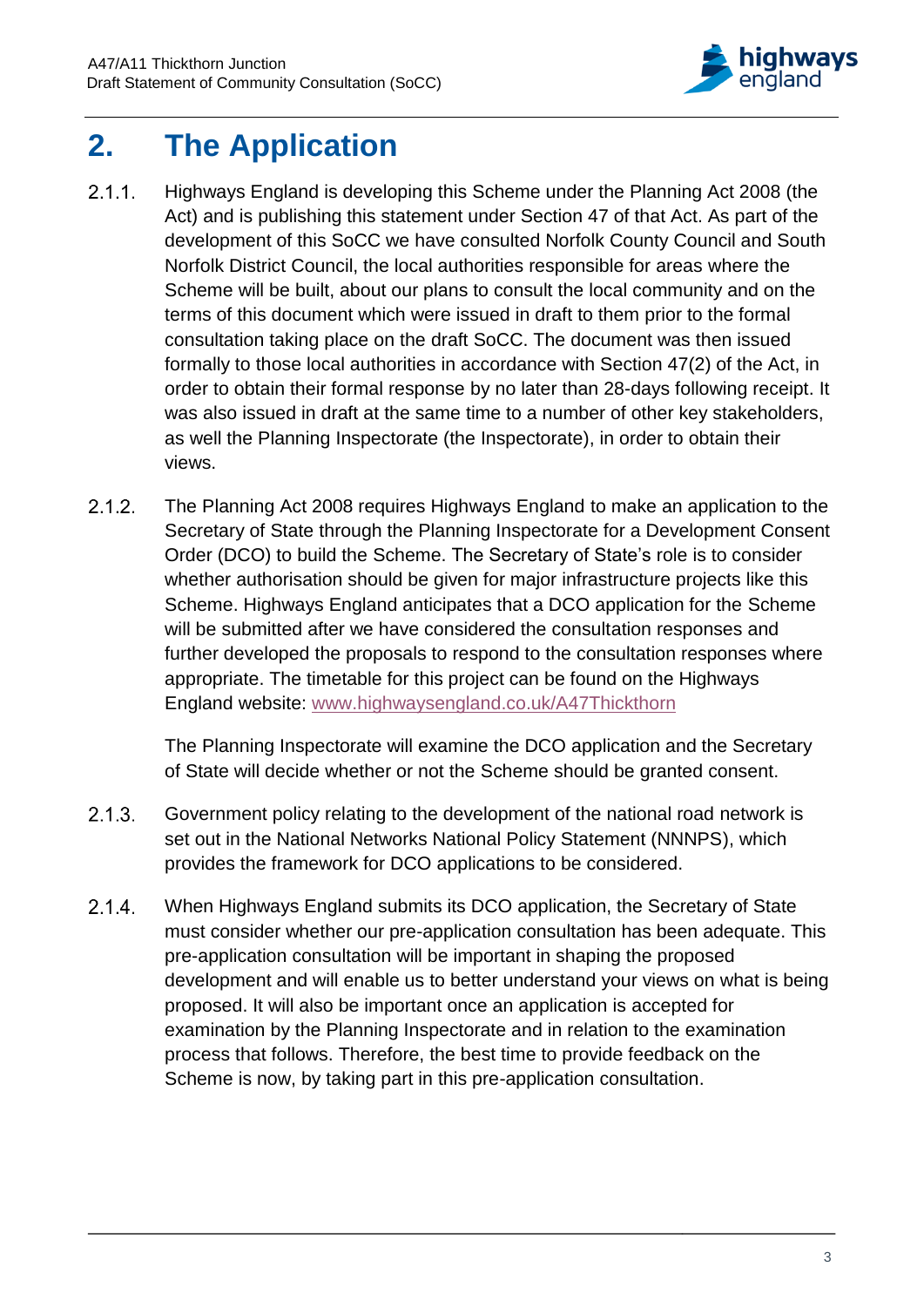

You can find more information about the Planning Inspectorate and the Planning Act 2008 on the Gov.uk website:

[https://infrastructure.planninginspectorate.gov.uk](https://infrastructure.planninginspectorate.gov.uk/)

or by calling the Planning Inspectorate on 0303 444 5000.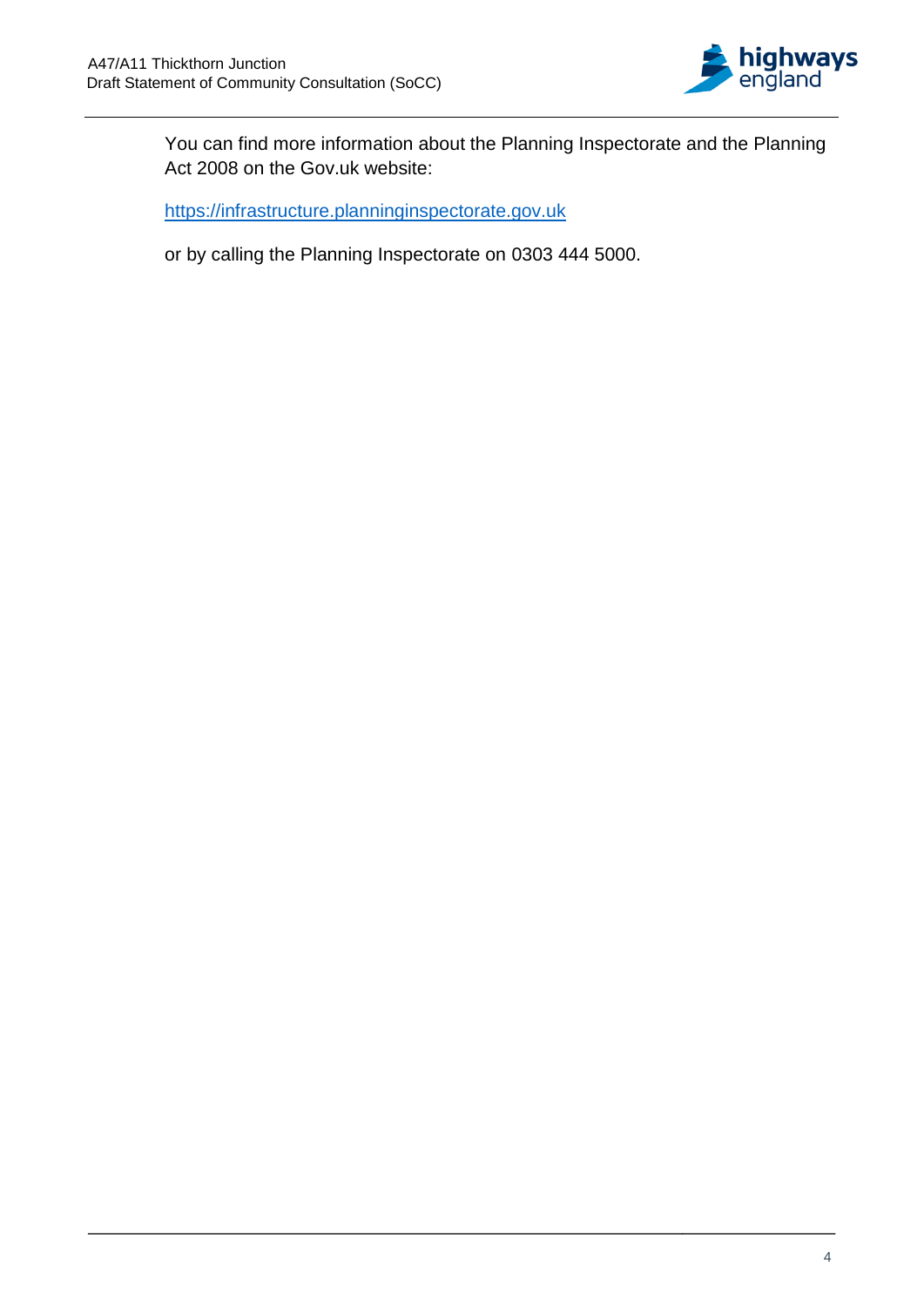

## <span id="page-6-0"></span>**3. The Scheme**

- $3.1.1.$ The A47 is part of the Strategic Road Network (SRN). The Thickthorn Junction is located on the south-western edge of Norwich and is the intersection between the A47 and A11. The A47 connects Norwich with Great Yarmouth to Leicester and the Midlands via King's Lynn, Wisbech and Peterborough. The A11 is the main route connecting Norwich with Thetford, Cambridge and London (via the M11 and A14).
- The junction is connected through a roundabout which splits the A11 South from  $3.1.2.$ the A11 North (into Norwich).
- $3.1.3.$ New free-flowing link roads will be provided in both directions between the A11 South and the A47 East to re-route traffic away from the existing A47/A11 Thickthorn Junction. The new link road connecting the A11 to the A47 will go underneath both of the existing trunk roads via three underpasses. The other link that connects the A47 to the A11 will be at grade.
- $3.1.4.$ The existing A47/A11 Thickthorn Junction roundabout will be upgraded to incorporate an additional lane on the southern section. Traffic signals will be provided when approaching the junction from the B1172.
- $3.1.5.$ The existing A47 westbound exit connecting to Thickthorn Junction will be realigned to create a single exit point from the A47. This will require widening to the existing Cringleford railway bridge including demolition of existing retaining walls and construction of new retaining walls to support the widened highway embankment. A signage gantry will be provided within the verge and a small length of noise mitigation.
- $3.1.6.$ To the west of the Thickthorn Junction a new link road will connect Cantley Lane South with the B1172 to the north. This will require the construction of two new overbridges.
- $3.1.7.$ The existing Cantley Lane South connection to the A47 exit will be closed off as part of the works, with a turning head facility provided to allow vehicle movements.
- $3.1.8.$ The existing Cantley Lane stream and nearby access track will be realigned to the west. This will require an extension of the existing stream culvert underneath the A11 and provision of a new stream culvert underneath Cantley Lane South.
- $3.1.9.$ A new footbridge will be constructed over the A47 for walkers, cyclists and horse riders approximately 200m East of the existing footbridge, which is to be demolished as part of the Scheme.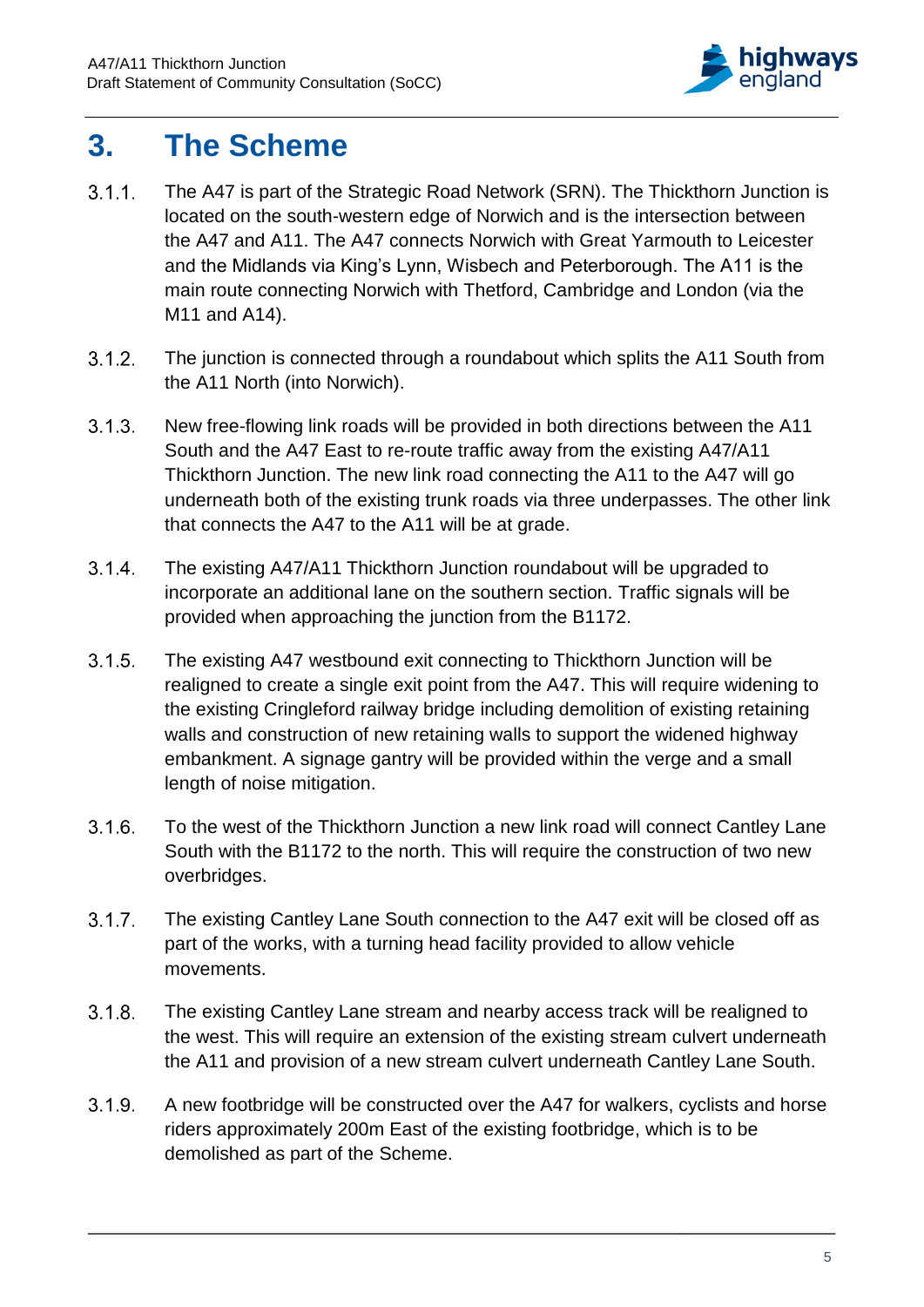

- 3.1.10. Drainage ditches are proposed along the length of the Scheme, with an attenuation pond located to the west of the A11, discharging into the Cantley Lane Stream. A pumping station is required, situated to the west of Thickthorn Junction on the A11 to A47 link road. These are illustrated in the Preliminary Environmental Information Report.
- 3.1.11. Provision for walking, cycling and horse riding is proposed along the new Cantley Lane link Road to provide access to local amenities as well as a link to other recreational routes for users.
- As part of the Scheme construction, there may be some localised diversions of statutory undertaker infrastructure required.
- 3.1.13. The construction site compound, storage areas and temporary vehicle parking will be located within the Scheme boundary.
- 3.1.14. The need for improvements at Thickthorn Junction is supported by the New Anglia LEP Strategic Economic Plan, Highways England's East of England Route Strategy, the Greater Norwich Joint Core Strategy, the Norwich Area Transport Strategy Updated Implementation Plan 2013 and Norfolk's third Local Transport Plan.
- $3.1.15$ The Cringleford Neighbourhood Development Plan (NDP) also supports improvements at the Thickthorn Junction. Requirements contained in the Cringleford NDP for green buffer zones adjacent to the A47/A11 and improved pedestrian accessibility will inform the Scheme design.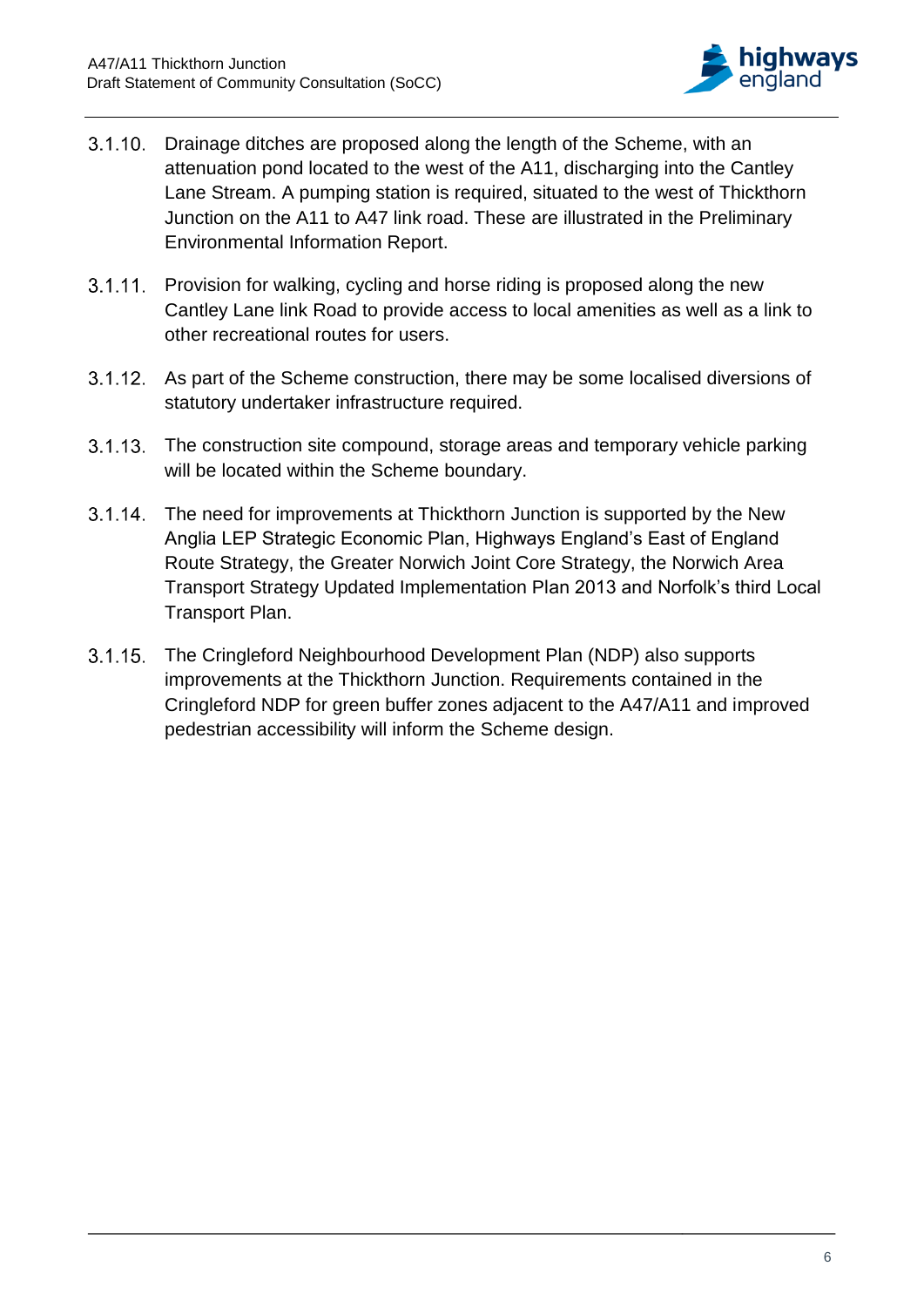

## <span id="page-8-0"></span>**4. Consulting the community**

- $4.1.1.$ In accordance with Section 47 of the Planning Act 2008, Highways England is consulting people living in the vicinity of the proposed scheme.
- $4.1.2.$ Highways England has previously undertaken one stage of consultation in March and April 2017. Consultees were asked for their views on a single proposed option to create new free-flowing links between the A11 South and the A47 Eastern link, provide improvements to the existing A47/A11 signalised junction, improve the existing A11 Roundhouse Way roundabout and reconnect Cantley Lane North and South of the existing A47 mainline carriageway.
- $4.1.3.$ More details, including the outcomes of the consultation mentioned above, are included in the 2017 Consultation Report available to download from [https://highwaysengland.citizenspace.com/he/a47-a11-thickthorn-junction](https://highwaysengland.citizenspace.com/he/a47-a11-thickthorn-junction-improvement/results/public-v2-a47-thickthorn-cons-report.pdf)[improvement/results/public-v2-a47-thickthorn-cons-report.pdf](https://highwaysengland.citizenspace.com/he/a47-a11-thickthorn-junction-improvement/results/public-v2-a47-thickthorn-cons-report.pdf) , on request from Highways England or to view for the duration of the consultation period at the public information point locations detailed in this SoCC.
- $4.1.4.$ At the public consultation events in 2017, some of the feedback expressed concern over access arrangements for Cantley Lane and other side roads. In November 2017 Highways England issued a letter to residents in the immediate vicinity regarding the possible alternative solutions to address concerns expressed.
- $4.1.5.$ We want to make sure that the local community, residents, local interest groups, businesses, visitors and road users, have the opportunity to fully understand the Scheme and comment on our proposals. Your comments will contribute towards shaping our proposals. To do this, we are holding the statutory stage of the consultation during June and July 2019, which will start on Monday 3rd June 2019 and will end on Thursday 11th July 2019. During this consultation we will provide consultation information on a range of relevant issues including:
	- The proposed scheme layout
	- Environmental assessments and potential environmental impacts
	- Environmental mitigation measures
- $4.1.6.$ We have carried out a substantial amount of the Environmental Impact Assessment (EIA) for the Scheme. The Scheme is an Environmental Impact Assessment development, and therefore we are publishing a Preliminary Environmental Information Report (PEIR) as part of the consultation material and we will submit a full Environmental Statement (ES) with the application.
- $4.1.7.$ Both the PEIR and the ES will provide information about potential environmental effects of the Scheme and measures proposed to reduce these effects, such as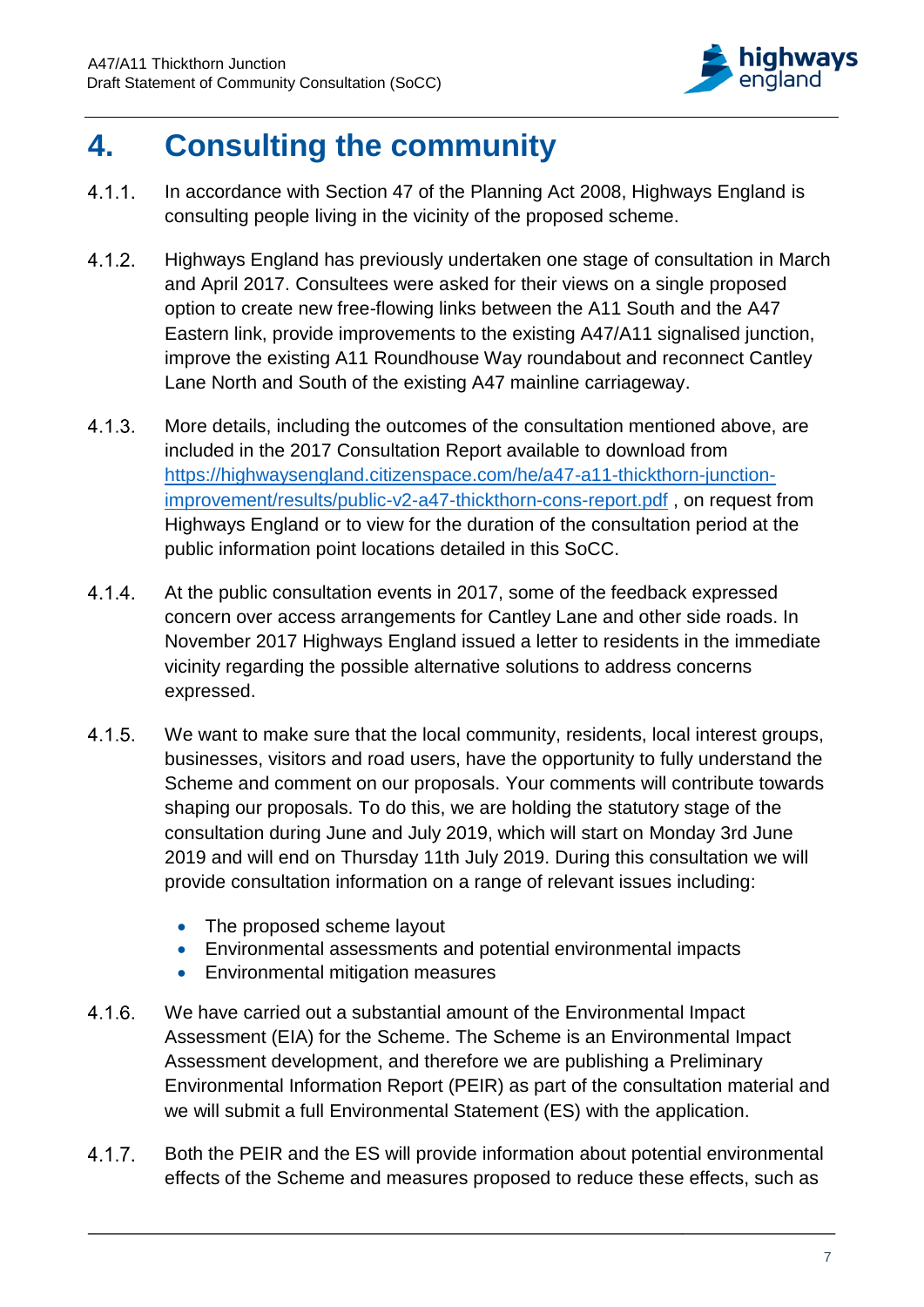

access for walkers, cyclists, horse riders and landscaping, thereby helping to give well-informed responses to this consultation.

- $4.1.8.$ The environmental assessment, potential environmental impacts and the environmental mitigation measures referred to above will be contained in the PEIR. The PEIR, the proposed scheme layout and other documents outlined in Appendix 3 of this SoCC, will be made available throughout the consultation period at the public information point locations (See 5.1) and on the project website at: [www.highwaysengland.co.uk/A47Thickthorn](http://www.highwaysengland.co.uk/A47Thickthorn)
- $4.1.9.$ Highways England understands that the majority of users during A47/A11 peak times are commuters and people within the business communities of Peterborough, Cambridgeshire, Norwich and Great Yarmouth. In order for these groups and communities to be kept informed during the consultation, Highways England is proposing the following methods of engagement:
	- Consultation brochure with details of public events, and consultation response form
	- Notices to be publicised in key business locations within Norwich and the surrounding area
	- Centralised public consultation exhibitions to allow easy access and convenience
- 4.1.10. The following is an example of key business groups/associations identified as part of the A47/A11 Thickthorn Junction improvements consultation:
	- New Anglia LEP
	- A47 Alliance
	- Norwich Research Park
	- RAC Foundation
	- Norfolk Chamber of Commerce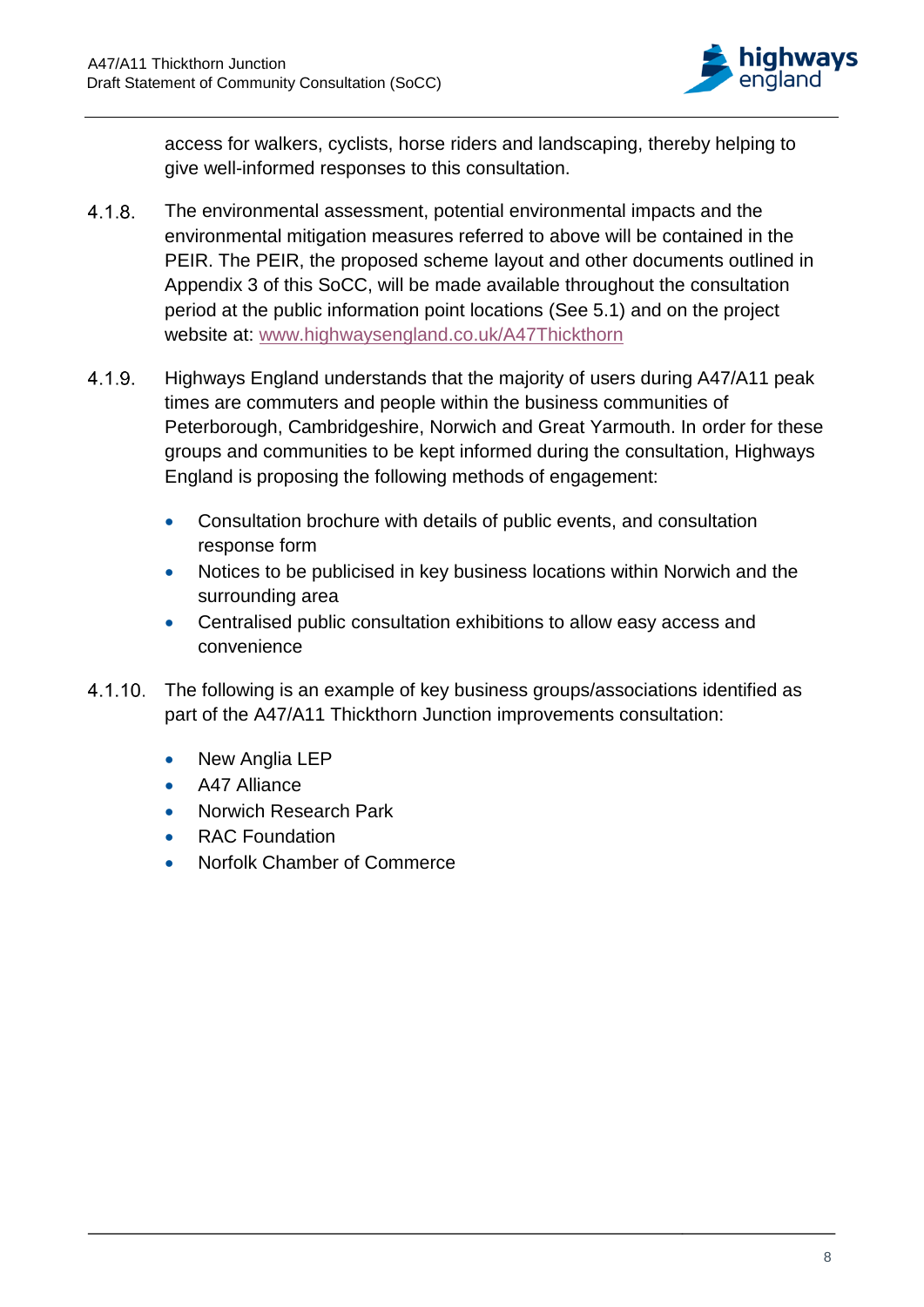

## 4.1.11. Our consultation will involve:

| <b>Method</b>                                             | <b>Detail</b>                                                                                                                                                                                                                                                                                                                                                           |                                               |                        |                        |  |
|-----------------------------------------------------------|-------------------------------------------------------------------------------------------------------------------------------------------------------------------------------------------------------------------------------------------------------------------------------------------------------------------------------------------------------------------------|-----------------------------------------------|------------------------|------------------------|--|
| <b>Public</b><br><b>Consultation</b><br><b>Exhibition</b> |                                                                                                                                                                                                                                                                                                                                                                         | Public consultation exhibitions will be held: |                        |                        |  |
|                                                           | <b>Location</b>                                                                                                                                                                                                                                                                                                                                                         | <b>Date</b>                                   | <b>Opening</b><br>time | <b>Closing</b><br>time |  |
|                                                           | <b>Hethersett Village</b><br>Hall, Back Lane,<br>Hethersett,<br>Norwich, NR9 3JJ                                                                                                                                                                                                                                                                                        | Monday 10<br><b>June 2019</b>                 | 1pm                    | 8pm                    |  |
|                                                           | Ketteringham<br>Village Hall, High<br>Street,<br>Ketteringham,<br>Wymondham, NR18<br>9RU                                                                                                                                                                                                                                                                                | Thursday<br>13 June<br>2019                   | 1pm                    | 8pm                    |  |
|                                                           | The Willow Centre,<br>1-13 Willowcroft<br>Way, Cringleford,<br>Norwich, NR4 7JJ                                                                                                                                                                                                                                                                                         | Friday 14<br><b>June 2019</b>                 | 1pm                    | 8pm                    |  |
|                                                           | Number 47, 47<br>Giles Street,<br>Norwich, NR2 1JR                                                                                                                                                                                                                                                                                                                      | Saturday<br>15 June<br>2019                   | 11am                   | 5pm                    |  |
|                                                           | The exhibitions will give visitors an opportunity to view scheme<br>proposals, talk to the project team and provide feedback.<br>The public will be informed of the exhibitions through channels<br>including publicity notices in the local press, the Scheme website<br>and directly contacted by post for those living in the consultation<br>zone – see Appendix 1. |                                               |                        |                        |  |
|                                                           | Attendees' feedback will be recorded via consultation response forms<br>available at the exhibitions. Completed consultation response forms<br>can either be left with the project team and/or returned to the postal<br>address detailed below. Comments can also be submitted via the<br>project website.                                                             |                                               |                        |                        |  |
| <b>Project</b><br>website                                 | A full summary of the project, the SoCC, copies of the supporting<br>project documents and a consultation response form will be provided<br>on a dedicated Highways England project website:<br>www.highwaysengland.co.uk/A47Thickthorn                                                                                                                                 |                                               |                        |                        |  |

#### Table 4.1: Public consultation exhibitions locations and opening times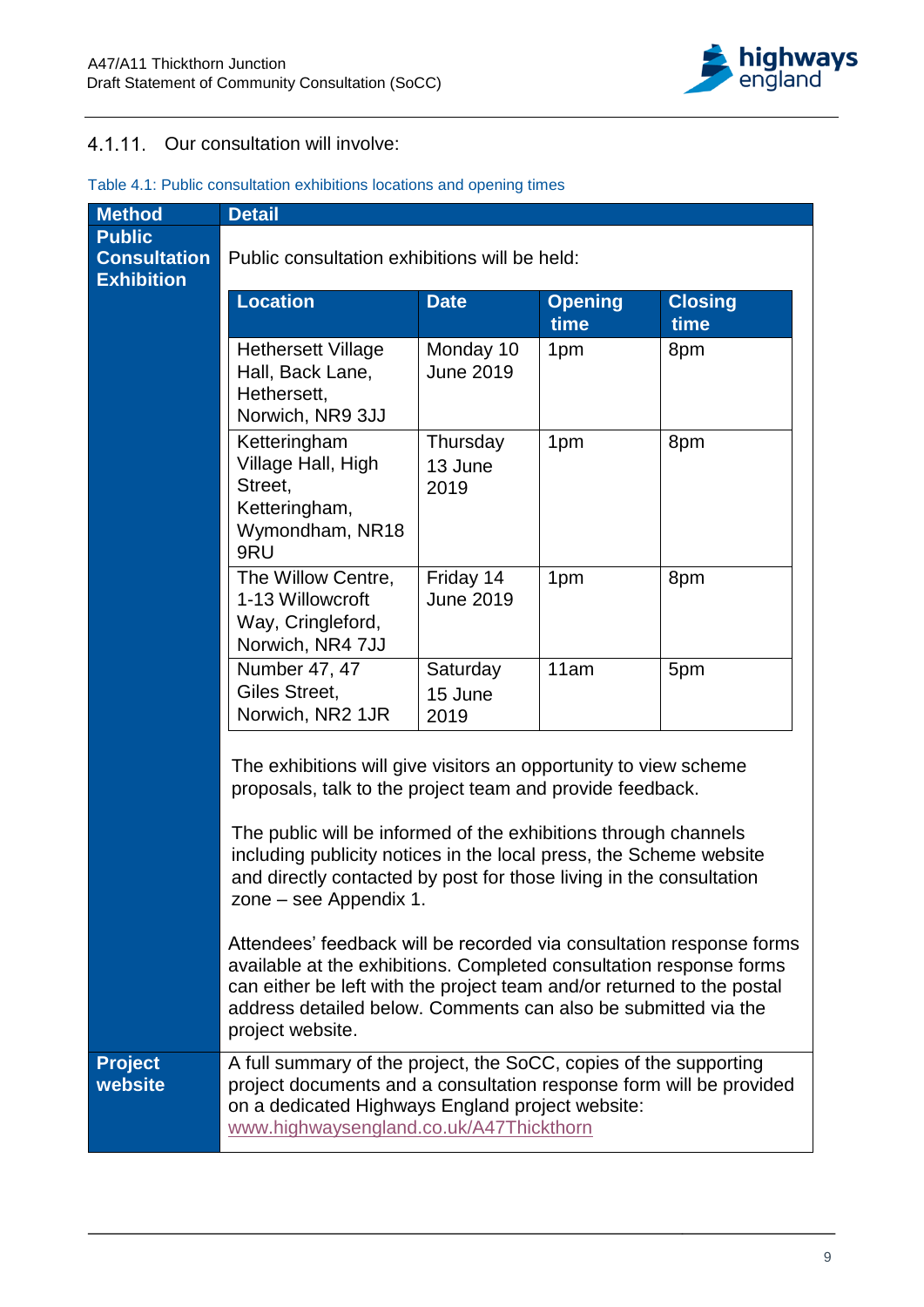

| <b>Project</b><br>summary<br>information | A project summary and details of the public consultation exhibitions<br>will be delivered to homes and businesses in the consultation zone<br>map shown at Appendix 1.                                                                                                                                                                                                                                                                        |
|------------------------------------------|-----------------------------------------------------------------------------------------------------------------------------------------------------------------------------------------------------------------------------------------------------------------------------------------------------------------------------------------------------------------------------------------------------------------------------------------------|
| <b>Project</b><br>updates                | Project updates will be sent to residents, community groups, road<br>users, people with an interest in land, local authorities, parish councils<br>and other parties when appropriate.<br>All such updates will also be available on the project website or                                                                                                                                                                                   |
|                                          | electronically upon request. For certain documents, supply of a<br>printed version may incur a charge.                                                                                                                                                                                                                                                                                                                                        |
| <b>Consultation</b><br>feedback          | Online: www.highwaysengland.co.uk/A47Thickthorn<br>By post: to FREEPOST A47 Thickthorn Junction<br>п<br>In person: By visiting one of the public consultation exhibitions<br>Ξ<br>listed above                                                                                                                                                                                                                                                |
| <b>Media</b>                             | The consultation will be advertised in the local Eastern Daily Press<br>(EDP). Other press adverts will appear at the launch of the<br>consultation and further press publicity will appear ahead of the public<br>consultation exhibitions. The adverts will be in the form of a SoCC<br>notice informing the public about community consultation and a<br>publicity notice, highlighting the consultation events and other<br>arrangements. |
|                                          | Press releases will be issued detailing the consultation and how the<br>community and road users can participate.<br>Advertisements will also be sent to local Parish Councils to enable                                                                                                                                                                                                                                                      |
| <b>Social media</b>                      | publication in local magazines and/or newsletters/e-shots.<br>The consultation will be advertised on Twitter: @HighwaysEAST                                                                                                                                                                                                                                                                                                                   |
|                                          |                                                                                                                                                                                                                                                                                                                                                                                                                                               |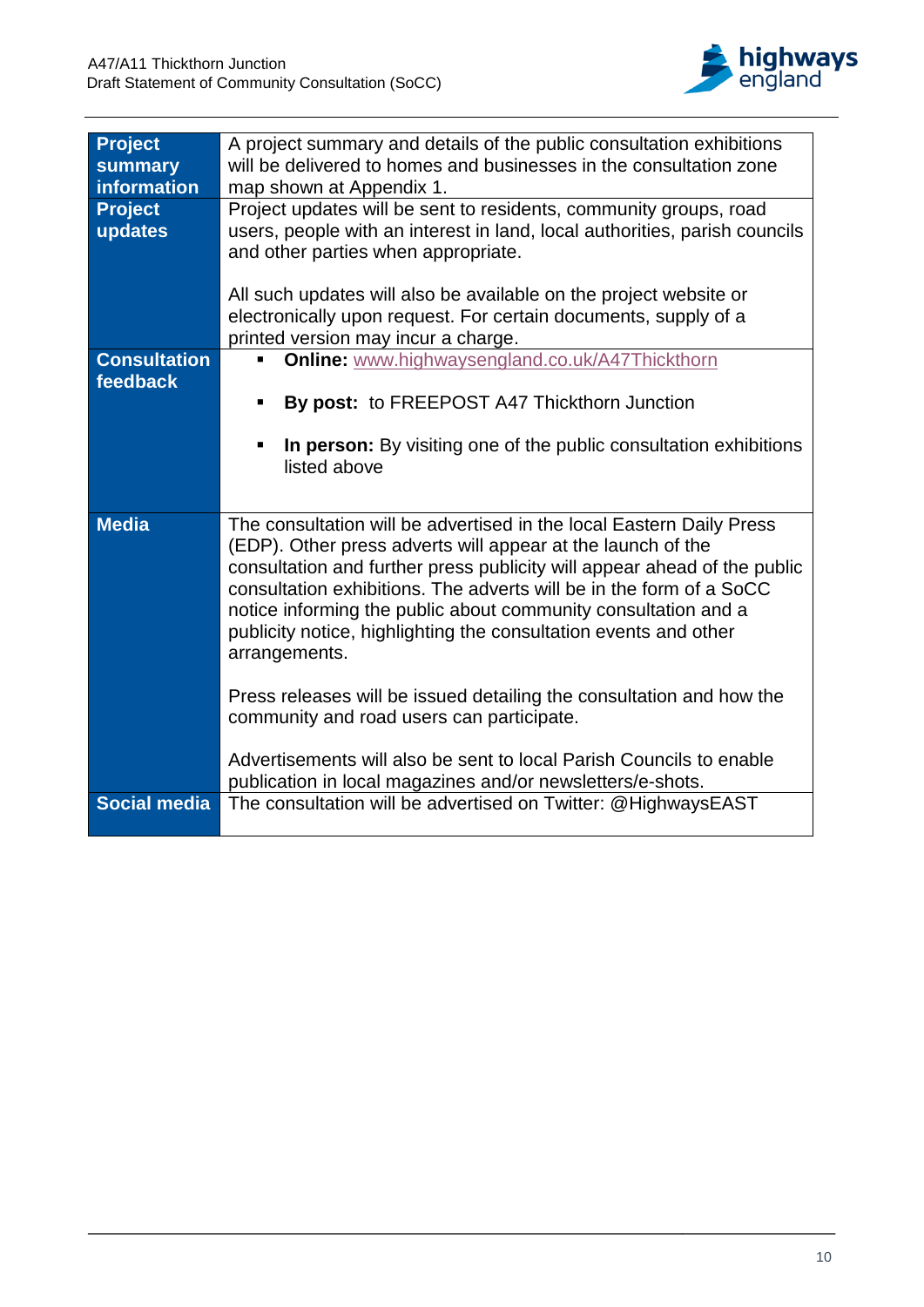

## <span id="page-12-0"></span>**5. Documents available for inspection**

This SoCC and other relevant technical documents, including those listed in  $5.1.1.$ Appendix 3, will be available online and will be updated during the project. The online project web site address is: [www.highwaysengland.co.uk/A47Thickthorn](http://www.highwaysengland.co.uk/A47Thickthorn) The information made available at the public information points will be available to view, free of charge during the consultation, at the locations listed below:

<span id="page-12-1"></span>

|  |  | Table 5.1: Public information point locations and opening times |  |  |  |
|--|--|-----------------------------------------------------------------|--|--|--|
|--|--|-----------------------------------------------------------------|--|--|--|

| <b>Public information point locations</b>                                                  | <b>Opening times</b>                                                                                                                                                                                    |
|--------------------------------------------------------------------------------------------|---------------------------------------------------------------------------------------------------------------------------------------------------------------------------------------------------------|
| North Wymondham Community Centre,<br>44 Lime Tree Avenue, Wymondham NR18<br>0HH            | $10am - 4pm$<br>Monday-Saturday<br>* please phone ahead (01953 606 709) to<br>confirm the opening time before you visit.                                                                                |
| Hethersett Library,<br>Queen's Road, Hethersett, Norwich NR9<br>3DB                        | 10am - 1pm and 2pm - 5pm Monday,<br><b>Wednesday and Friday</b><br>2pm - 7pm Thursday<br>10am - 2pm Saturday<br>$*$ please phone ahead (01603 810 188) to<br>confirm the opening time before you visit. |
| The Willow Centre,<br>1-13 Willowcroft Way, Cringleford, Norwich<br>NR4 7JY                | $9am - 5pm$<br>Monday to Friday<br>$*$ please phone ahead (01603 457 222) to<br>confirm the opening time before you visit.                                                                              |
| Norfolk and Norwich Millennium Library,<br>The Forum, Millennium Plain, Norwich NR2<br>1AW | 10am - 7pm Monday-Friday<br>9am - 5pm Saturday<br>* please phone ahead (01603 774 709) to<br>confirm the opening time before you visit.                                                                 |
| Norwich City Council,<br>City Hall, St Peters Street, Norwich NR2<br>1NH                   | 8:45am - 5pm Monday, Tuesday,<br><b>Thursday and Friday</b><br>1pm - 5pm Wednesday<br>* please phone ahead (0344 980 3333) to<br>confirm the opening time before you visit.                             |
| Norfolk County Council,<br>County Hall, Martineau Lane, Norwich NR1<br>2DH                 | 9am - 5pm Monday-Friday<br>* please phone ahead (0344 800 8020) to<br>confirm the opening time before you visit.                                                                                        |

 $5.1.2.$ Free copies of the consultation brochure and response forms will be available to take away at the above venues. Other consultation documents available at the above locations (listed in Appendix 3) can be copied if facilities are available. Please ask about copying costs at the relevant venue. Free copies of these documents can be provided on a memory stick on request and hard copies can also be provided on request. There may be a charge applied for hard copies of the PEIR.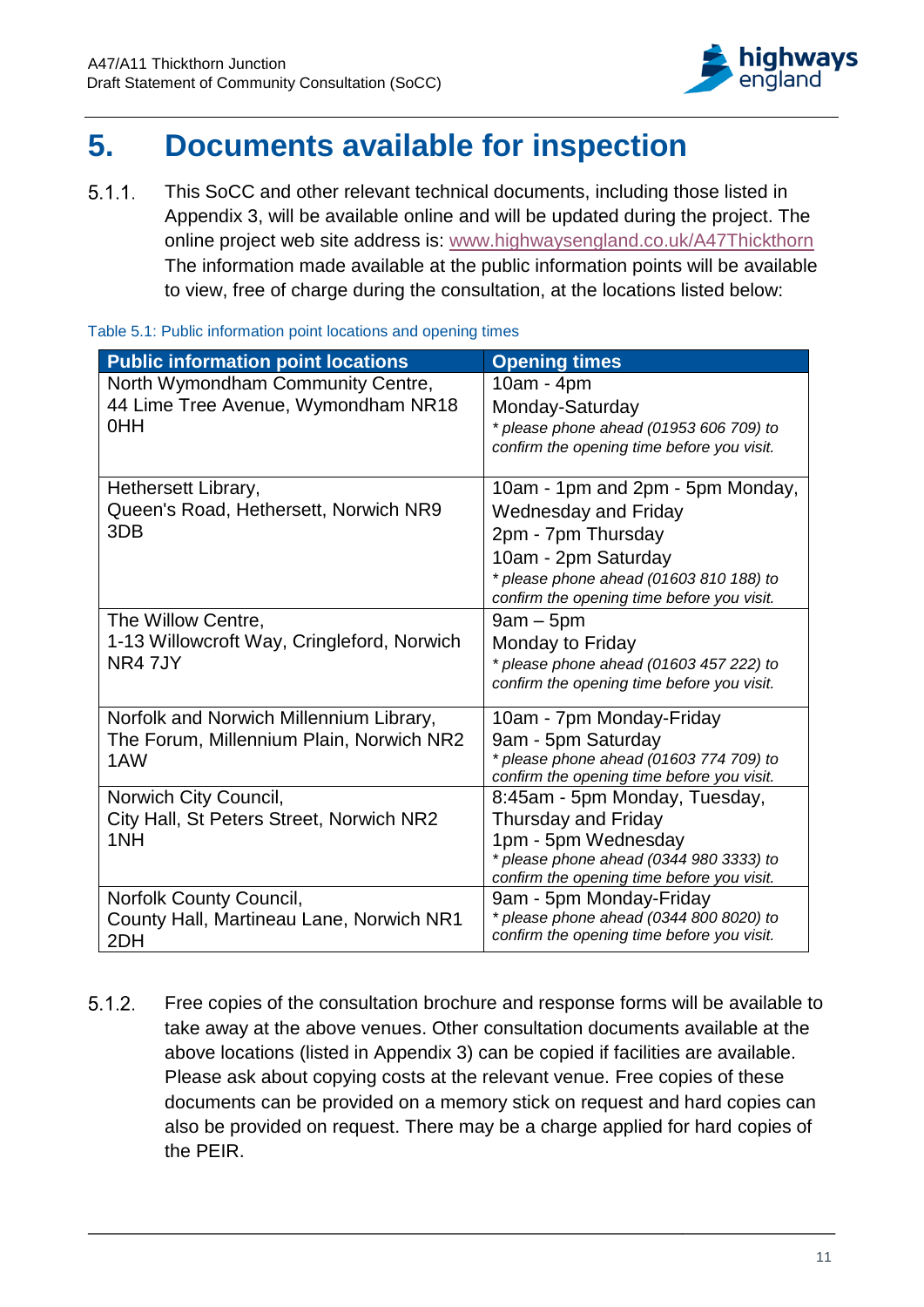

## <span id="page-13-0"></span>**6. Next steps**

- $6.1.1$ All comments submitted during the consultation will be recorded and carefully considered by Highways England and will be taken into account when further developing the Scheme proposal. If we consider that further information is required after this consultation, we may undertake further engagement with stakeholders to address specific matters. An explanation of how comments have shaped and influenced our proposals will be reported in a Consultation Report prepared by Highways England which will accompany the DCO application as required by Section 37(3) (c) of the Planning Act 2008. The Planning Inspectorate will decide whether the application meets the required standards to proceed to examination and will determine whether Highways England's preapplication consultation has been adequate.
- $6.1.2.$ Highways England will collect and take account of all responses to the consultation in the process of compiling the DCO application submission to the Planning Inspectorate. To allow time to do this, feedback must be received by 11:59pm on Thursday 11 July 2019.
- $6.1.3.$ If you want to contact us or find out more about this scheme, you can:
	- Visit the Scheme webpage: [www.highwaysengland.co.uk/A47Thickthorn](http://www.highwaysengland.co.uk/A47Thickthorn)
	- E-mail us: [A47A11ThickthornJunctionRIS@highwaysengland.co.uk](mailto:A47A11ThickthornJunctionRIS@highwaysengland.co.uk)
	- Call us: 0300 123 5000

#### <span id="page-13-1"></span>Figure 6.1: Your data, your rights

### Your data, your rights

On 25 May 2018, the General Data Protection Regulations (GDPR) became law. The law requires Highways England to explain to you - consultees, stakeholders and customers - how your personal data will be used and stored.

Highways England adheres to the government's consultation principles, the Planning Act 2008 and the Highways Act 1980 as required, and may collect personal data to help shape development of highways schemes.

Personal data collected by the project team will be processed and retained by Highways England and its appointed contractors until the scheme is complete.

#### Under the GDPR regulations you have the following rights:

- Right of access to the data (Subject Access Request)
- Right for the rectification of errors
- Right to erasure of personal data this is not an absolute right under the legislation
- Right to restrict processing or to object to processing
- Right to data portability

If, at any point, Highways England plans to process the personal data we hold for a purpose other than that for which it was originally collected, we will tell you what that other purpose is. We will do this prior to any further processing taking place and we will include any relevant additional information, including your right to object to that further processing.

You have the right to lodge a complaint with the supervisory authority, the Information Commissioners Office.



If you'd like more information about how we manage data, or a copy of our privacy notice, please contact: DataProtectionAdvice@highwaysengland.co.uk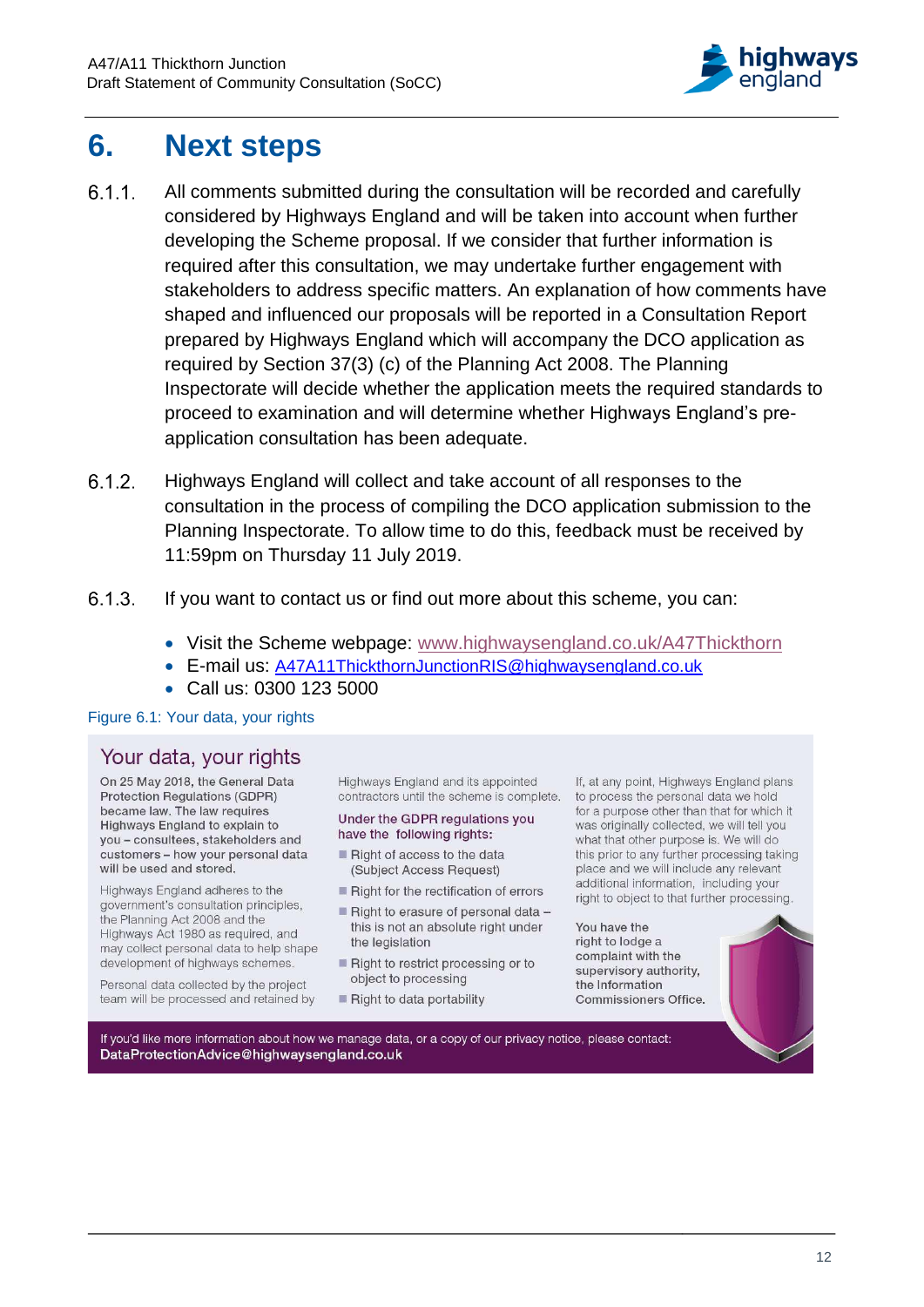

## <span id="page-14-0"></span>**7. Stakeholders**

- $7.1.1.$ Highways England has a duty to consult bodies specified under Section 42 in the Planning Act 2008 and the local communities living in the vicinity of the proposed project under Section 47 as referenced in Appendix 1.
- $7.1.2.$ In terms of this project, it is also considered that an additional set of stakeholders who may also be impacted by the project or who tend to have a wider reach within the local community should also be informed about this consultation and given an opportunity to participate. We have specified those stakeholders in Appendix 2.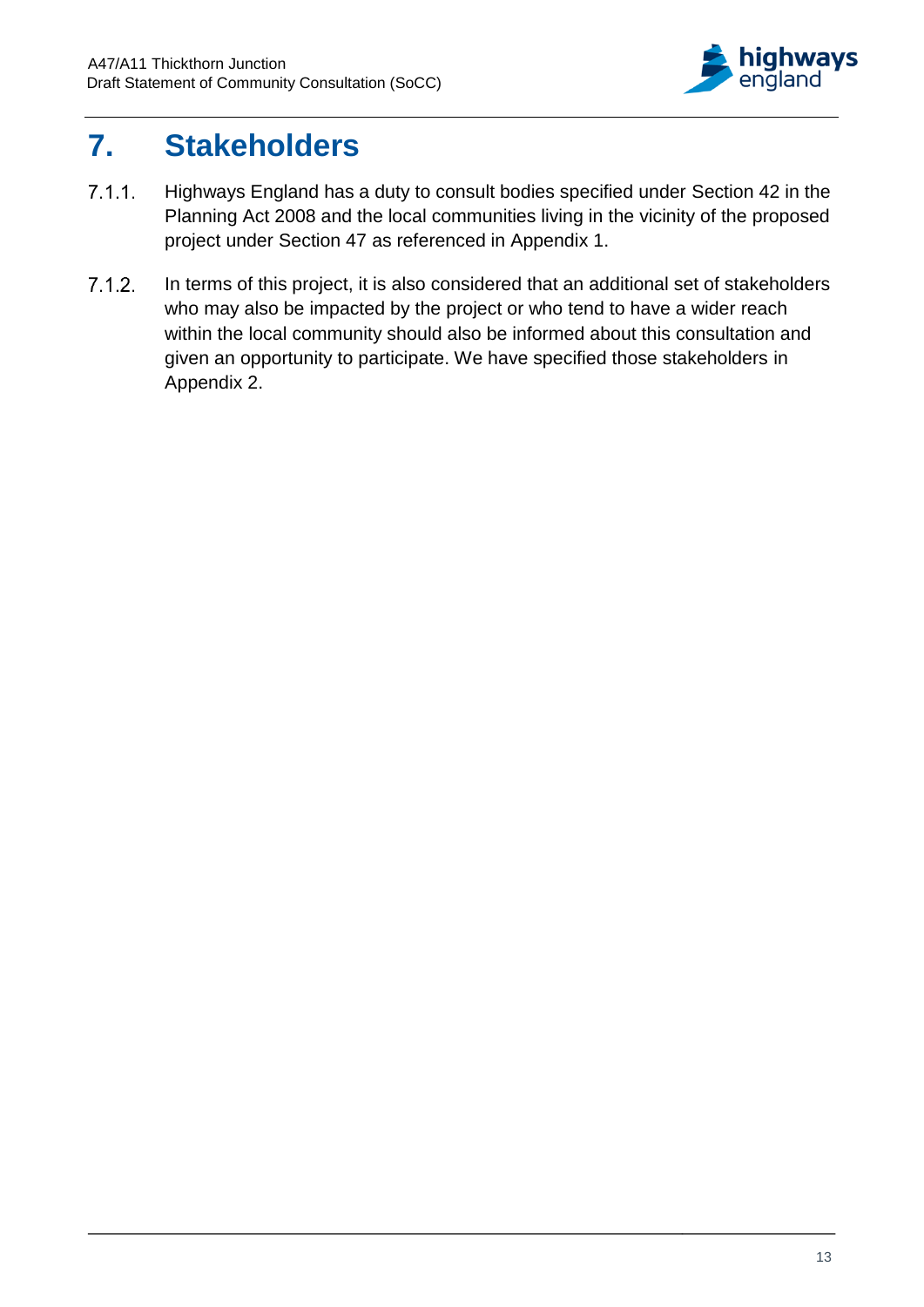



## **Appendix 1 – Consultation zone**

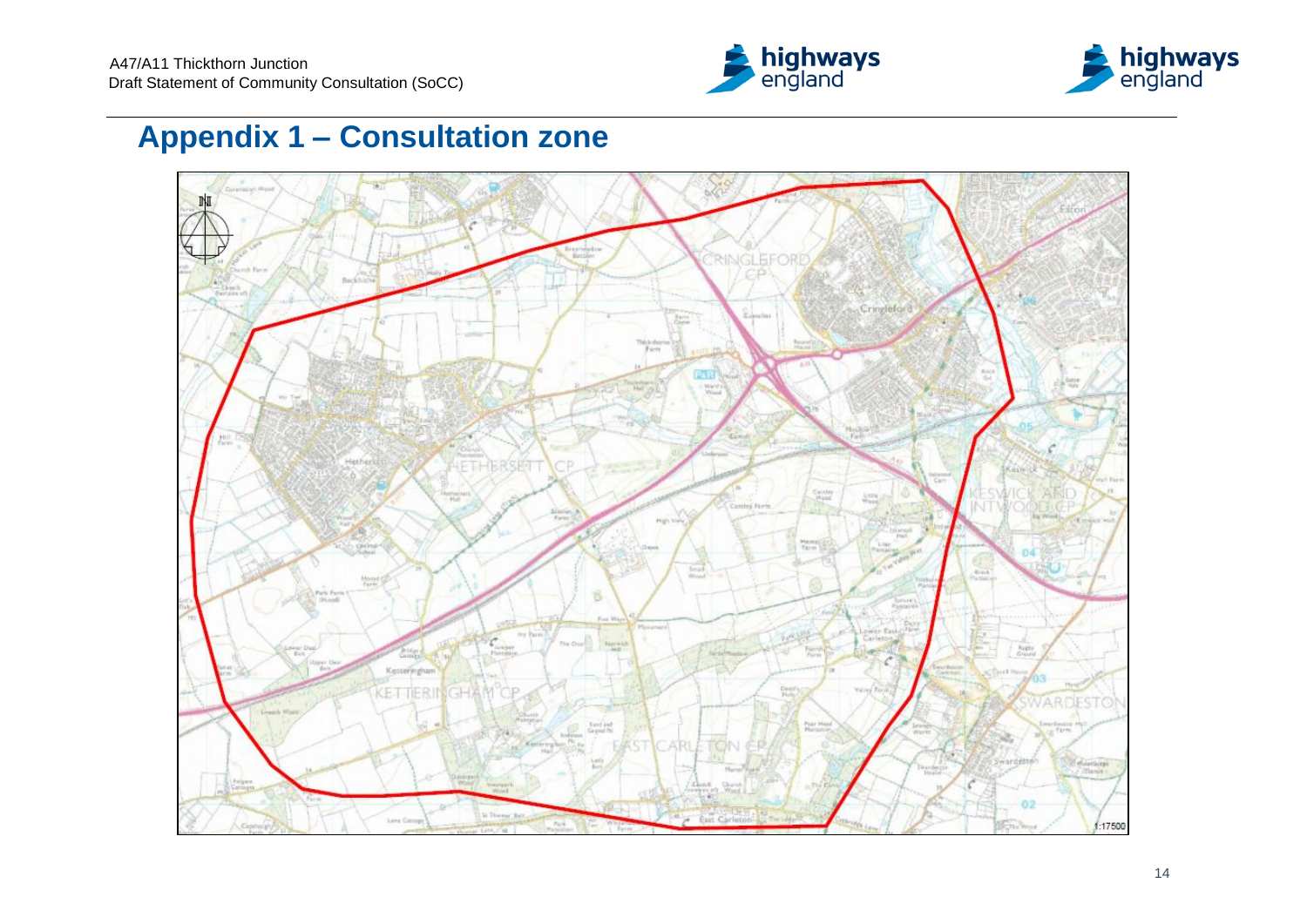

## **Appendix 2 – Additional consultees**

### **Adjoining Local Authorities:**

Cambridgeshire Combined Authority

### **District councils:**

King's Lynn & West Norfolk Borough Council North Norfolk District Council Fenland District Council East Cambridgeshire District Council West Suffolk District Council

### **Local Parish Councils:**

Little Melton Parish Council Colney Parish Council Swardeston Parish Council Wymondham Parish Council Mulbarton Parish Council Bracon Ash Parish Council Great Melton Parish Council

## **Office for Road and Rail (ORR):**

John Larkinson – Chief Executive

## **Members of Parliament:**

Sir Henry Bellingham MP – NW Norfolk Rt Hon Liz Truss MP – SW Norfolk Rt Hon Matthew Hancock MP – West Suffolk George Freeman MP – Mid Norfolk Rt Hon Norman Lamb MP – N Norfolk Chloe Smith MP – Norwich N Clive Lewis MP – Norwich S Richard Bacon MP – S Norfolk Peter Aldous MP - Waveney Dr Dan Poulter MP – Suffolk N Rt. Hon. Keith Simpson – Broadland Brandon Lewis MP – Great Yarmouth

## **Local councillors:**

Councillor Andrew Proctor - Leader of NCC– Governance and Strategy Councillor Graham Plant – Deputy leader of NCC – Growing the Economy Councillor Bill Borrett – NCC Adult Social Care, Public Health and Prevention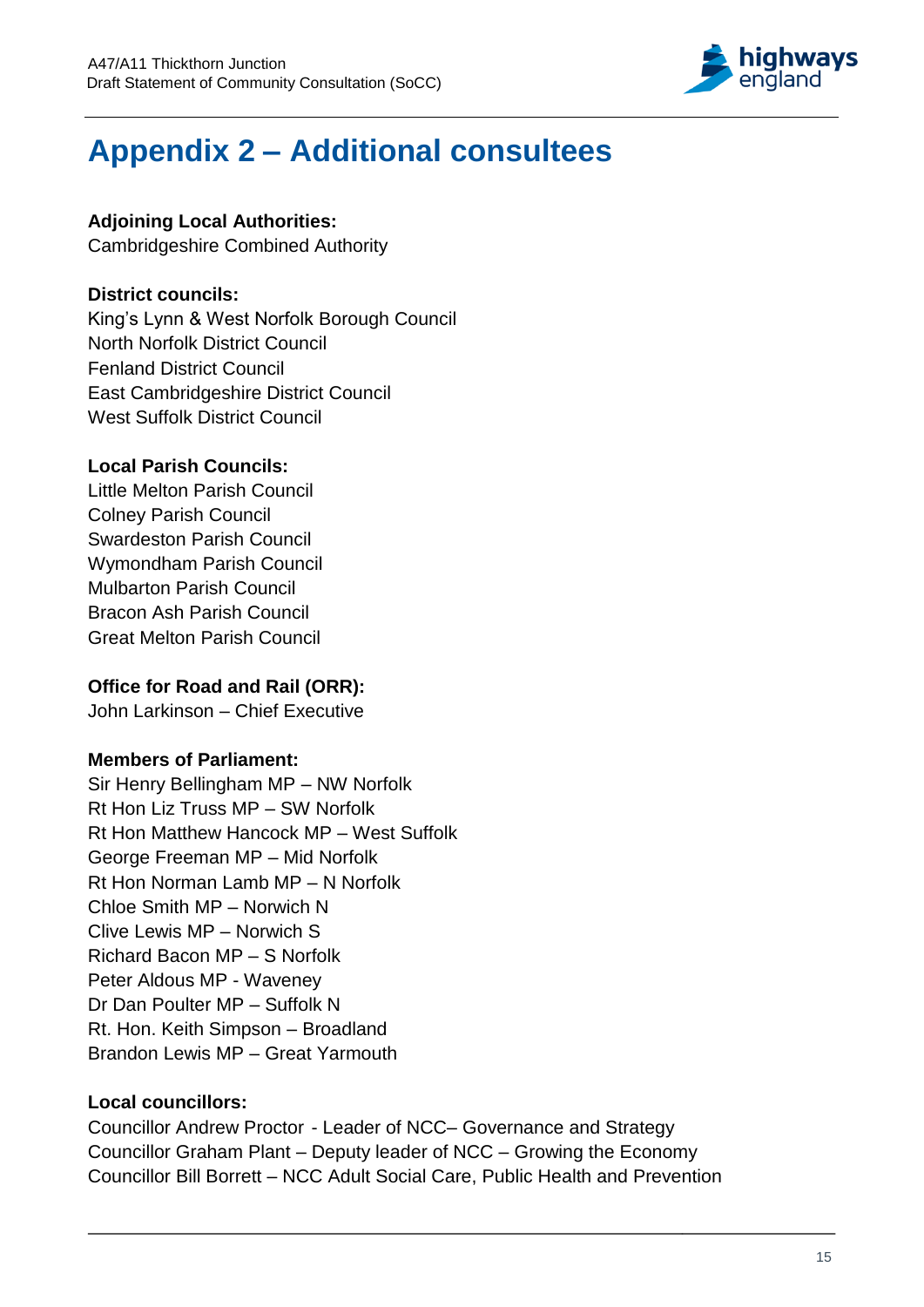

Councillor Margaret Dewsbury – NCC Communities and Partnerships Councillor John Fisher – NCC Children's Services Councillor Tom Fitzpatrick – NCC Innovation, Transformation and Performance Councillor Andy Grant – NCC Environment and Waste Councillor Andrew Jamieson – NCC Finance Councillor Greg Peck – NCC Commercial Services and Asset Management Councillor Martin Wilby – NCC Highways and Infrastructure Councillor David Rowntree – University (NCC) Councillor David Bills – Humbleyard (NCC) Councillor Colin Foulger – Forehoe (NCC) Councillor Joe Mooney – Wymondham (NCC) Councillor John Fuller – Leader of SNDC –The Economy & Central Affairs Councillor Vic Thomson – SNDC Development Management Councillor Lisa Neal – SNDC Regulation and Public Safety Councillor David Bills – Hethersett (SNDC) Councillor Phil Hardy – Hethersett (SNDC) Councillor Adrian Dearnely – Hethersett (SNDC) Councillor Nigel Legg – Mulbarton and Stoke Holy Cross (SNDC) Councillor Vivien Clifford-Jackson – Mulbarton and Stoke Holy Cross (SNDC) Councillor Gerald Francis – Mulbarton and Stoke Holy Cross (SNDC) Councillor William Kemp - Cringleford (SNDC) Councillor Daniel Elmer – Cringleford (SNDC) Councillor Jack Hornby – North Wymondham (SNDC) Councillor Tony Holden – North Wymondham (SNDC) Councillor Robert Savage – Central Wymondham (SNDC) Councillor Kevin Hurn – Central Wymondham (SNDC) Councillor Julian Halls – South Wymondham (SNDC) Councillor Suzanne Nuri – South Wymondham (SNDC) Councillor Margaret Dewsbury – Easton (SNDC)

### **Local strategic partnerships:**

Norfolk Chamber of Commerce New Anglia LEP Greater Norwich Growth Board Suffolk Chamber of Commerce

## **Shopping centres:**

Longwater Shopping Centre Chapelfield Shopping Centre Castle Mall

## **Local airports/ports:**

Norwich Airport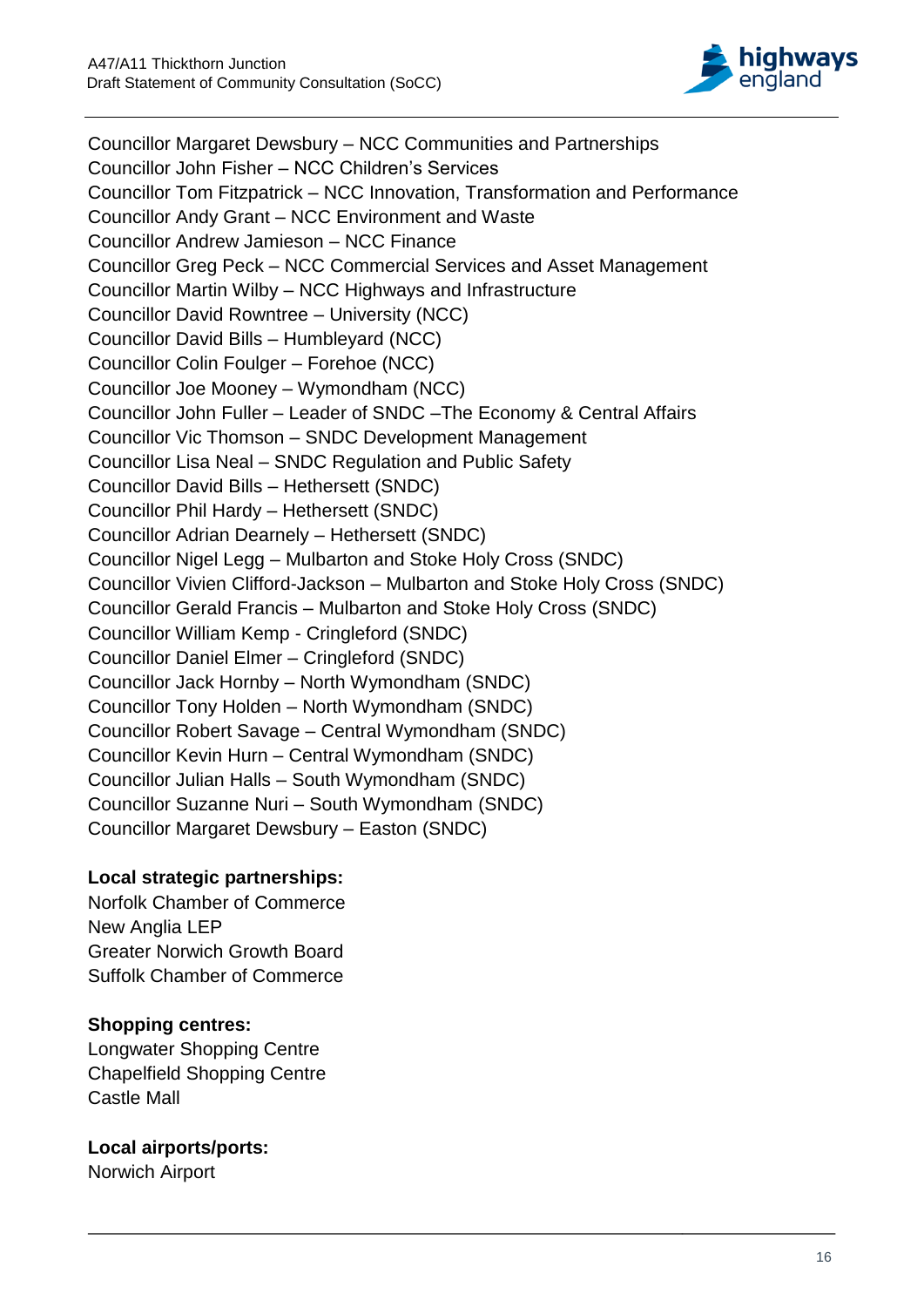

Great Yarmouth Port The Port of Lowestoft King 's Lynn Port

### **Local employers:**

McDonalds Thickthorn Shell Thickthorn Travel Lodge Thickthorn John Kemp Ltd Eaton Vets Jewson Ltd Auction House East Anglia **Waitrose** The Cellar House P1 Technology Partners Mangreen Country House P & V Quality Cars Park Farm Hotel and Leisure Wymondham Leisure Centre Norfolk and Norwich University Hospital Trust University of East Anglia Norwich Research Park (NRP)

### **Local community groups:**

Cringleford Hub Hethersett Environmental Action Group (HEAT) Norwich Community Foundation

### **Local schools:**

Cringleford Primary School Little Melton Primary School Hethersett Junior School Hethersett Academy Hethersett Woodside Infant and Nursery School Hethersett Old Hall School City College Eaton Primary School Eaton Hall Specialist Academy Ashleigh Primary School Robert Kett Primary School Browick Road Primary School Wymondham College Wymondham High Academy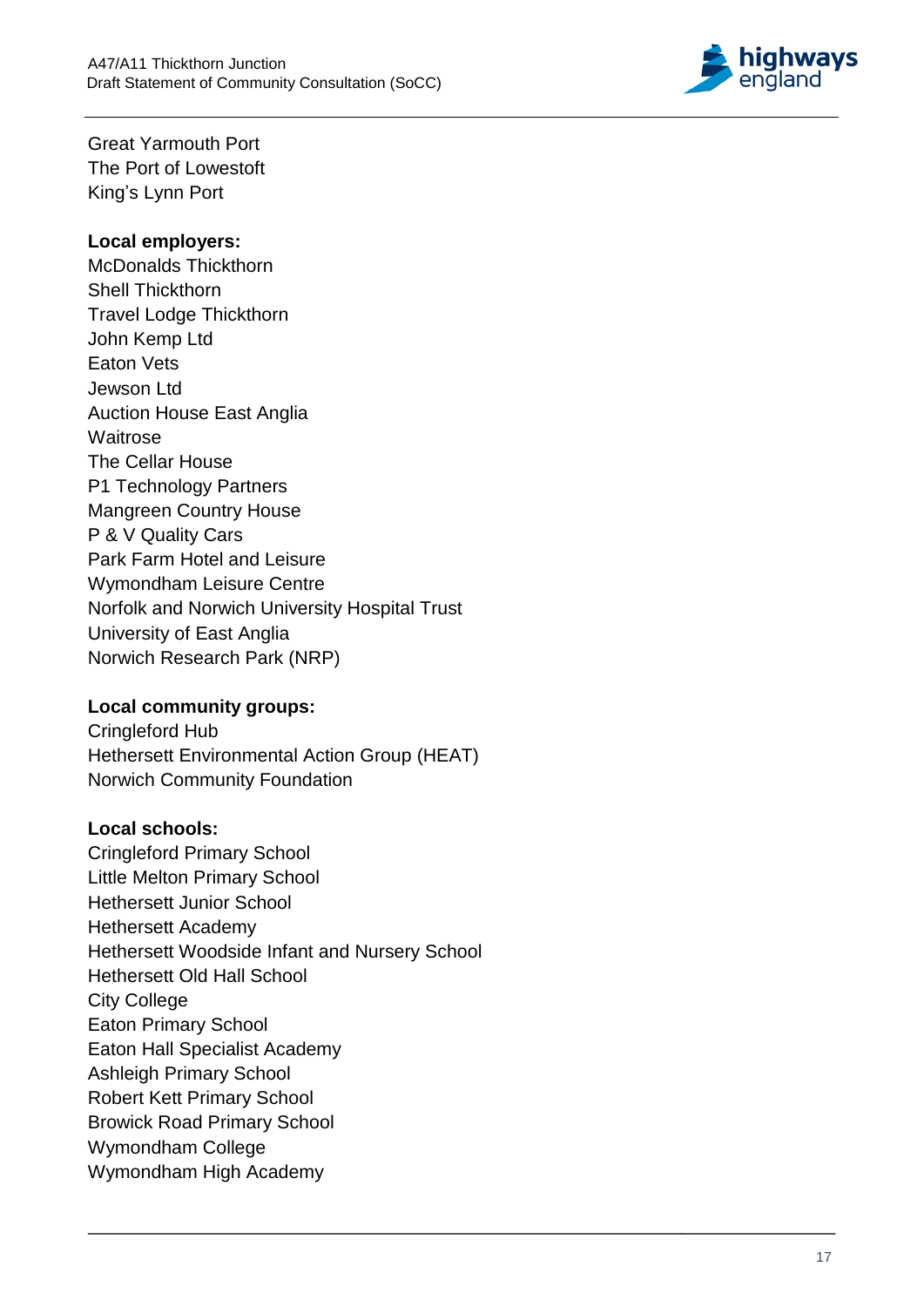

#### **Local interest groups:**

A47 Alliance Norfolk Wildlife Trust Voluntary Norfolk Iceni Velo Velo club Norwich Norwich Amateur Bicycle Club East Anglia Cycling Club Norfolk Local Acces s Forum (NLAF)

#### **Local taxi companies:**

Courtesy Taxis Five Star Taxis Ltd Beeline Taxis Norwich Loyal Taxis ABC Taxis Bestway Taxis in Norwich A2B Taxis Norwich Goldstar Taxis Norwich Kestral Taxis

#### **Transport and road associations**

Freight Transport Association Road Haulage Association RAC Foundation

#### **Local bus/ rail operators:**

First Group Konect Sanders Coaches Stage Coach Norfolk West Norfolk Community Transport Abellio Greater Anglia

#### **Non - statutory bodies:**

Transport Focus Greater Anglia RAF Marham Joint Nature Conservation Committee Norfolk Constabulary

## **Local media:**

Norwich Evening News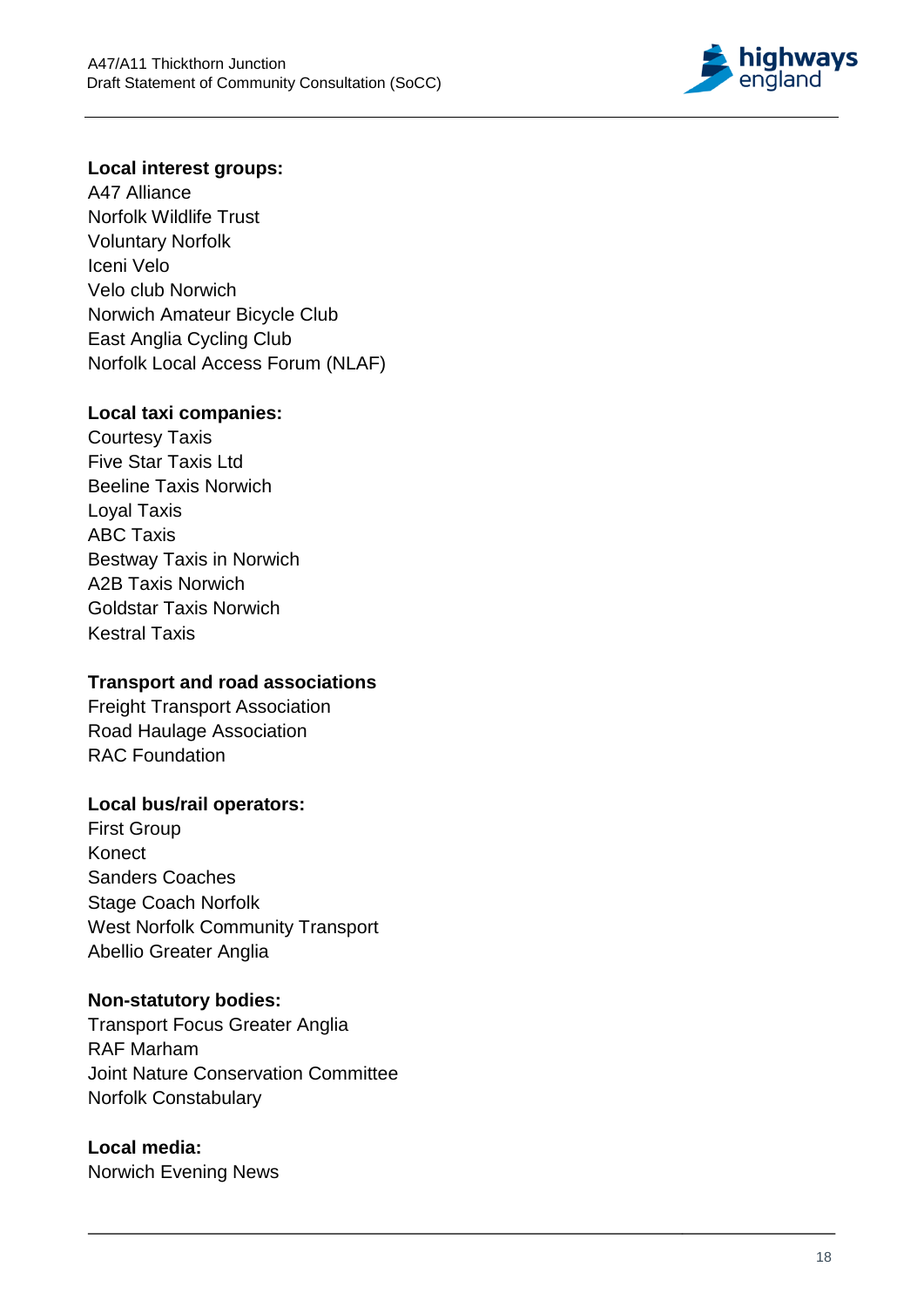

East Anglia Daily Times BBC Norfolk **ITV News Anglia** Eastern Daily Press (EDP) London Gazette